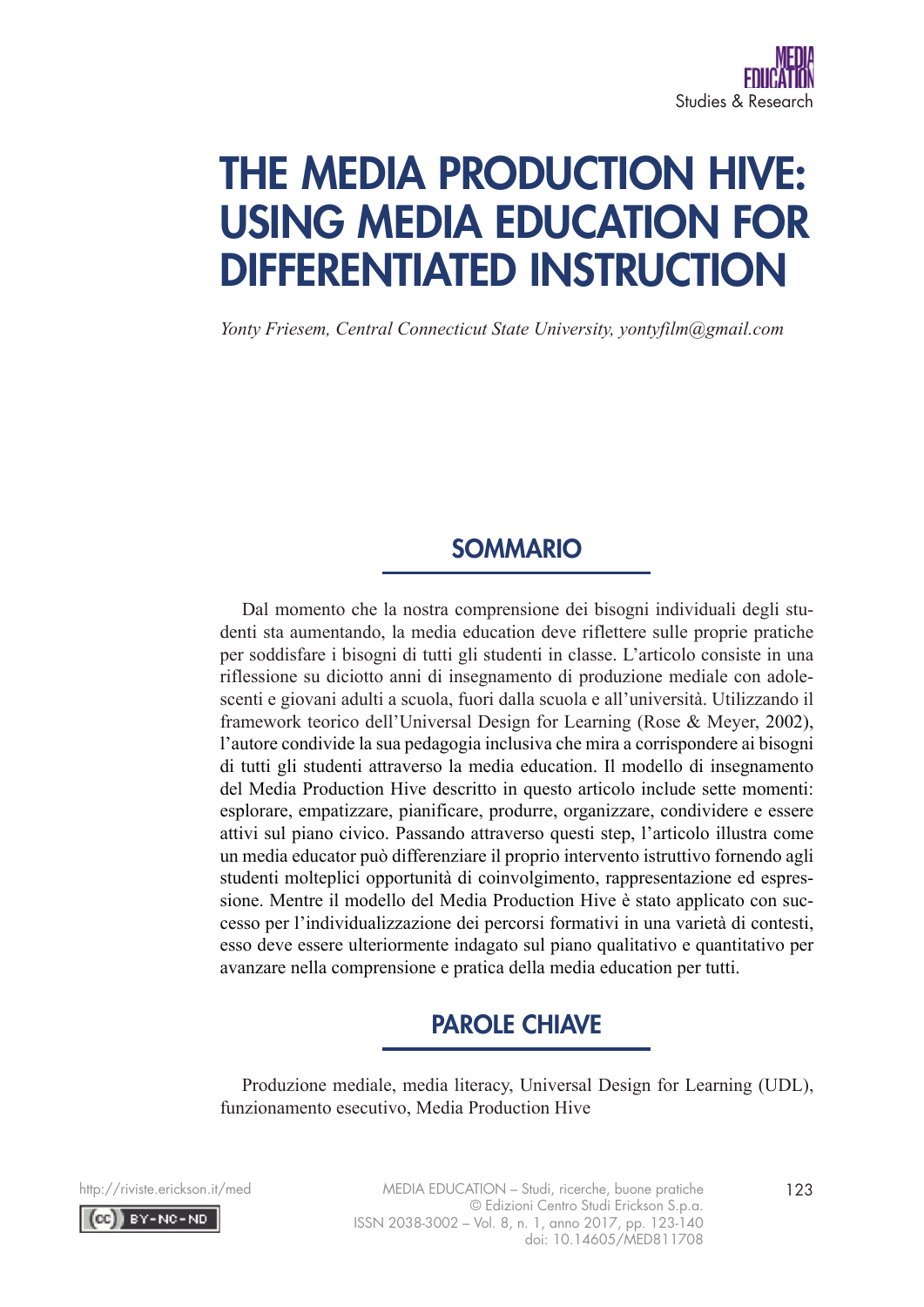

## ABSTRACT

As our understanding of individual students' needs is increasing, media education should reflect on its practices to address needs of all students in the classroom. This article is a reflection on eighteen years of teaching media production with adolescents and young adults in schools, out of schools, and at the college level. Using the theoretical framework of Universal Design for Learning (Rose & Meyer, 2002), the author shares his inclusive pedagogy that aims to address all students' needs while teaching media production. The teaching model of the Media Production Hive described in the article includes seven stages: exploring, empathizing, planning, producing, organizing, sharing, and being civically active. Through each step, the article describes how a media educator can differentiate her instruction by providing her students with multiple means of engagement, representation, and expression. While the Media Production Hive model has been successful as a differentiated instruction pedagogy in a variety of contexts, it should be examined qualitatively and quantitatively to advance our understanding and practice of media education for all students.

## **KEYWORDS**

Media production, media literacy, Universal Design for Learning (UDL), executive functioning, Media Production Hive



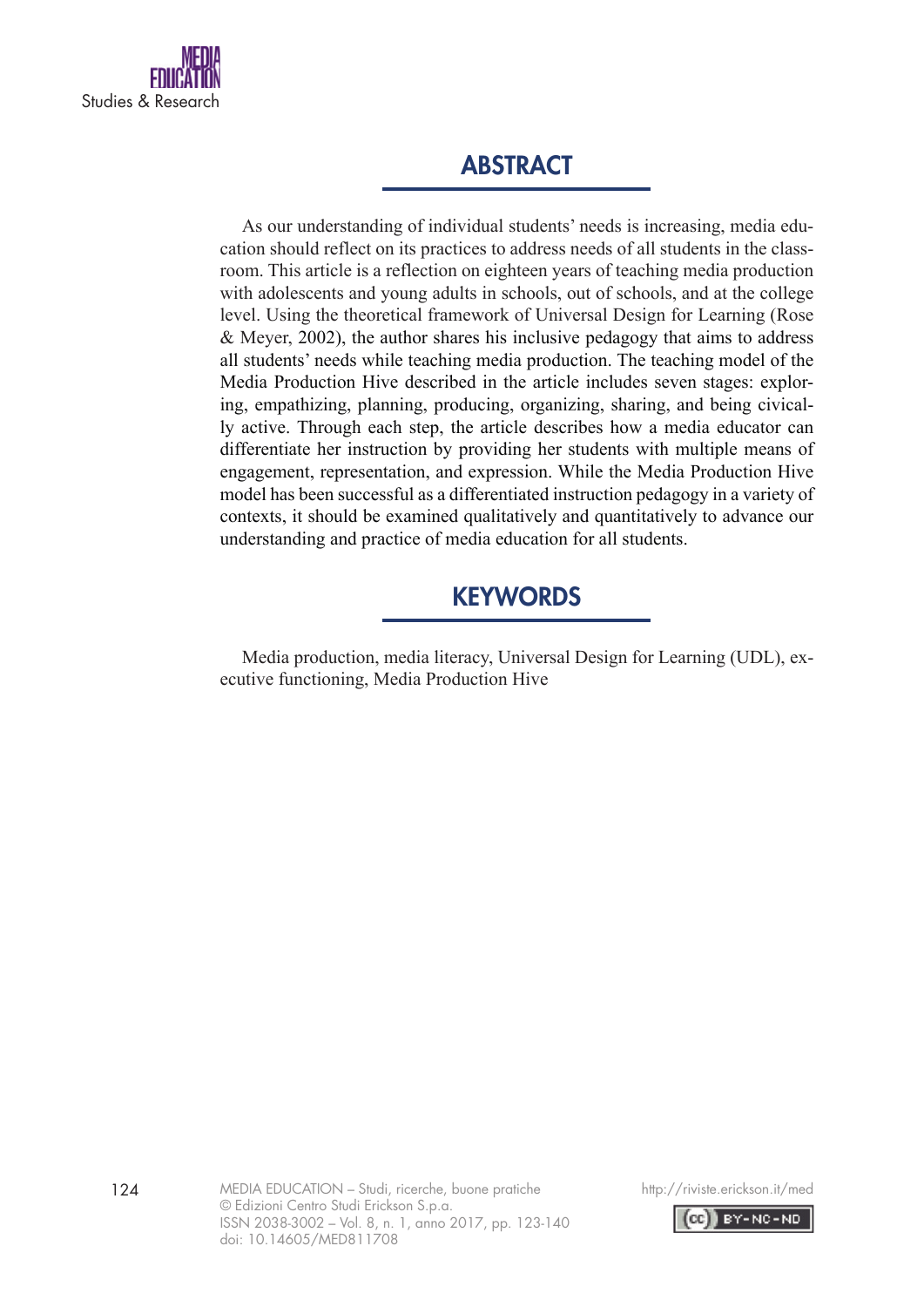

#### **Introduction** 1

If you entered my undergraduate classroom in TV production, you would see students are busy as bees working on a variety of floating activities. Every student is working on something different eventually contributing to her group's final project that is, just like a bee hive, a result of collaborative work of many individuals. However, this was not always the case. Eighteen years ago, as a new teacher in the Israeli educational system, I was struggling to find the best way to accommodate my students' learning. It was not until I guided an after-school media production program for students with special needs that I started to think about the diversity of learning habits and strengths. In the last two decades, I have worked in Israel and the US with students who are on the autism spectrum, gifted students, students with learning disabilities, immigrants, students with emotional and behavioral disorders, students with visual impairment or hearing loss, and students who are cognitively challenged. Some of them might be considered as needing special education; however, each one of them had a unique need that had to be addressed for them to succeed. I hope that this paper will be applicable to media production in different contexts around the world.

The field of media education has significantly developed in the last three decades thanks to the increased concerns about children and adolescents' use of digital media, as well as the growth of scholarship and practice of digital and media literacy. And yet, only a few of these evidence-based publications and methods addressed the use of media by children and adolescents with special needs. More guidelines are needed for special educators who use media in their classroom. It is difficult to address all the students' needs when teaching in an inclusive class or a special education class, but being able to do that is essential if we want to help each person we teach.

The goal of special education is to serve students with special needs. While the term excludes such students from typical education, it aims to support growth by addressing the children and adolescents' disabilities. When we talk about disability, it is important to note that disability has many aspects and characteristics. According to the World Health Organization (2011), approximately fifteen percent of the world population has a disability. And yet, only fifteen percent of people with disabilities are born with them (Siebers, 2008). Since disabilities include physical, mental, cognitive, and emotional aspects, people with various disabilities do not always see themselves as part of the same group. Disability crosses boundaries of gender, sex, race, ethnicity, and class. In this paper, I review the practice of a collaborative media production as it applies to Universal Design for Learning (UDL). Based on my eighteen years of teaching media production and studying the field of media literacy, I offer a practical model with theoretical justification. This is a reflective article that presents a feasible pedagogy of media production for teenagers and young adults while addressing every student's need.

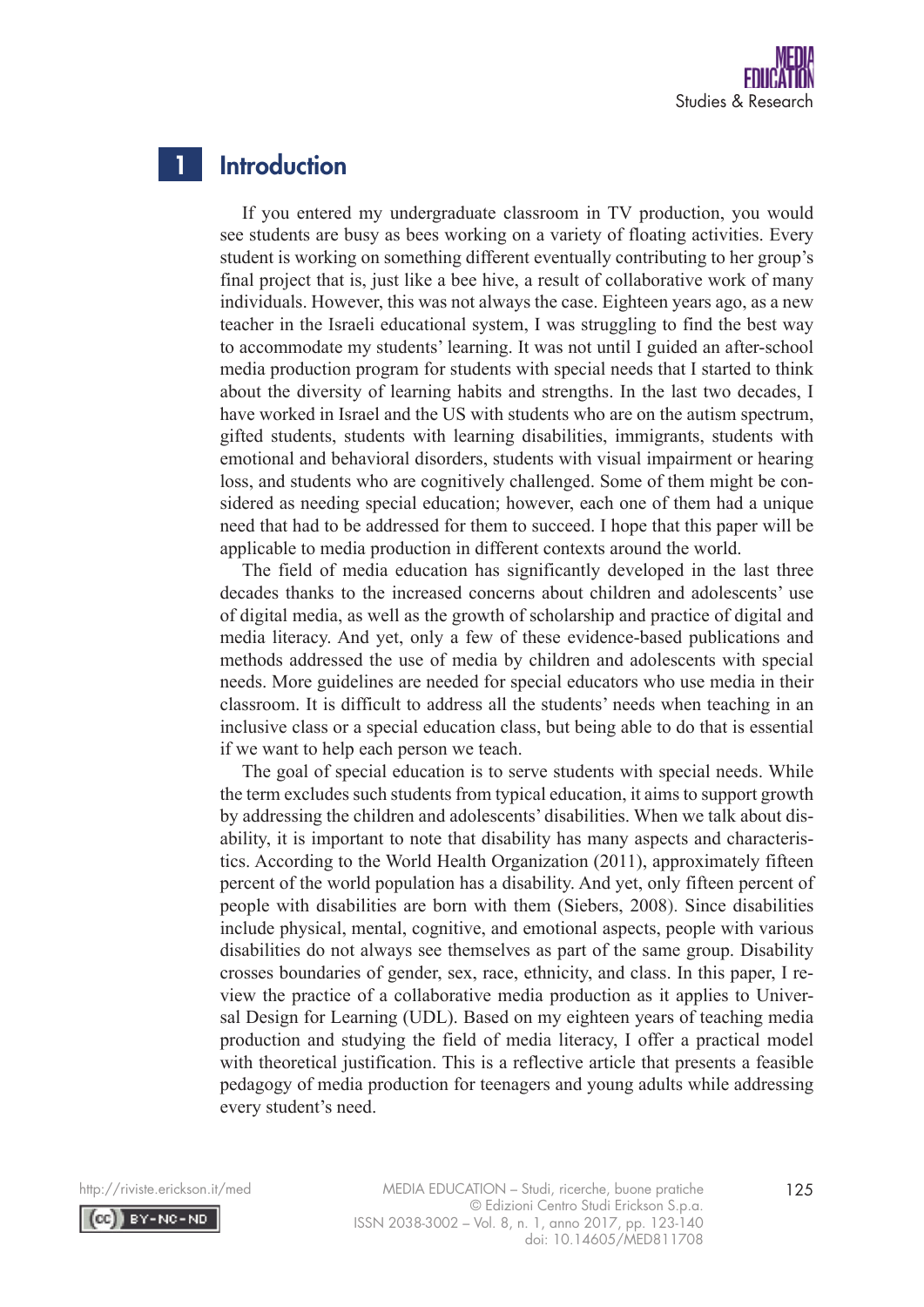## 2

## Differentiated Instruction & Universal Design for Learning (UDL)

The concept of differentiated instruction (Tomlinson & McTighe, 2006) refers to the pedagogical practice that allows teaching the same material via various strategies that cumulatively address needs and learning types of each student in the classroom. The idea behind differentiated instruction is to use the best approach for each learner. This approach demands from the teacher to acknowledge all the various types of learners in his class, such as visual learners, auditory learners, write-read learners, and kinesthetic learners, following Gardner's (1983) multiple intelligence theory, which claims that each individual has a unique set of intelligences.

Rose and Meyer (2002) applied differentiated instruction to the educational practice calling it Universal Design for Learning (UDL). Drawing on the brain research that shows various ways of receiving, processing, and expressing information by different learners (Kandel, Schwartz, & Jessell, 2000; Petersen, Fox, Posner, Mintun, & Raichle, 1988), the concept of UDL offers three major focuses: engagement, representation, and expression.

## 2.1

## *Multiple Means of Engagement*

In order to have learners' attention and investment, it is important to offer various ways in which the students can chose to engage in the process of learning. This means focusing on affective networks of the brain.

It is not uncommon for teachers to prioritize content over clearly stating the purpose of learning it. Moreover, in many professional development workshops for teachers, the practice is to delve into instructional strategies without paying much attention to the reason for learning. If students do not know why it is important to learn a certain skill or information, they are often disengaged. Students will be attentive and invested if they know how the class is relevant to their lives.

Students' needs and motivations should be addressed by offering multiple means of engagement. Since every student has her own history and ambition, it is important to address various aspects of each topic in order to connect teaching practices to every student's context. Once all students are engaged, invested, and attentive, they are ready to receive and process information offered by the teacher.

## 2.2

## *Multiple Means of Representation*

By providing students with various representations of the same material, the teacher addresses different types of learners in the classroom. This aspect of UDL is based on our understanding of the recognition networks in the brain, which are in charge of locating, analyzing, and evaluating information.





Studies & Researc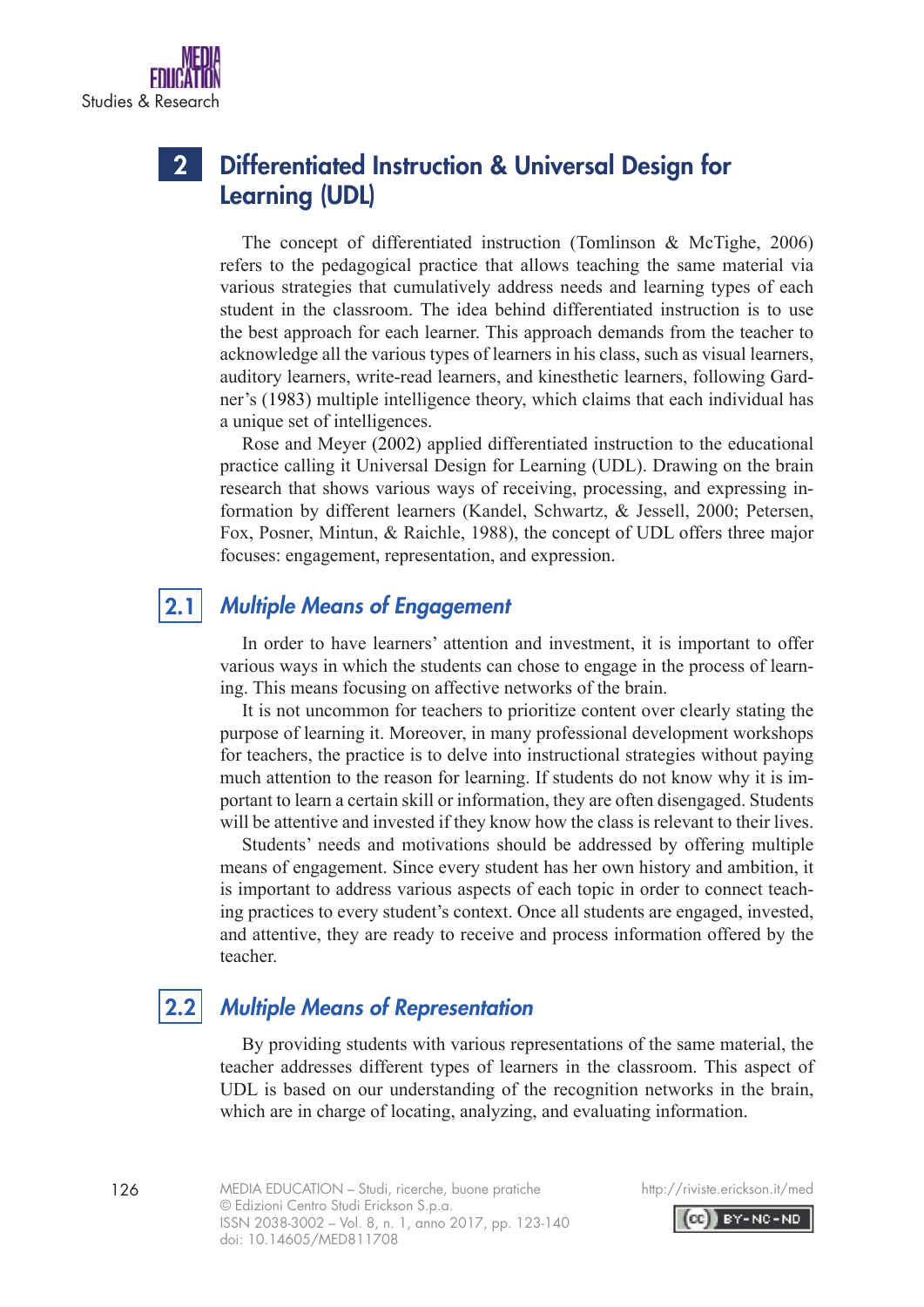

Typically, in a classroom, students have different ways of processing information. Thus, having the same material represented in multiple ways helps each student to process it. It is common for educators to transfer their knowledge to students via lecturing or using visual aids such as a video, presentation or text book. Having multiple means of representation not only guarantees that each learner processes information in the best way they can, but it also provides repetition of the topic in various ways to deepen understanding.

## 2.3

## *Multiple Means of Expression and Actions*

Once students are engaged and are processing information, it is crucial to allow them to show their learning. This aspect of UDL is based on our understanding of the strategic network of the brain, which promotes students' communication skills. Students need to organize recently acquired knowledge in a strategic way and communicate their understanding to the teacher. Traditionally, a writing assignment or exam would test students' learning. However, offering multiple ways of expression provides each student with an opportunity to communicate their learning using their own strengths and particular intelligence (Gardner, 1983).

Rose and Meyer (2002) created a detailed pathway for teachers to apply UDL using assistive technology. They offered examples of how technology helps to create engagement, various representations, and multiple means of expression. They looked at technology as a way to replace or expand instructional strategies of traditional education. I argue that, as media educators, we should use media tools not only as assistive technology, but also for implementation of media literacy practices. The next section explains how this can be done.

#### Media Education and UDL 3

When we look at the current state of media education, we usually discuss students' digital and media literacy competencies that include the abilities to access, analyze, create, reflect upon, and act on media messages (Hobbs, 2010). Media education practices involve demystifying media messages and learning to use media wisely through activities of evaluation, composition, introspection, and civic engagement. By combining media education practices with the advocacy of UDL, we will have a powerful pedagogy that will not only promote students' learning, but also use inclusion and differentiated instruction to help students become active citizens in the digital era.

Little has been written on the connection between UDL and media education. However, the links between the instructional design of lessons for all students and the critical analysis, expression, and reflection on media messages are gradually explored (Dalton, 2017). What is more, the connection between media production process and UDL can advance students' media literacy skills (Leach, 2017).

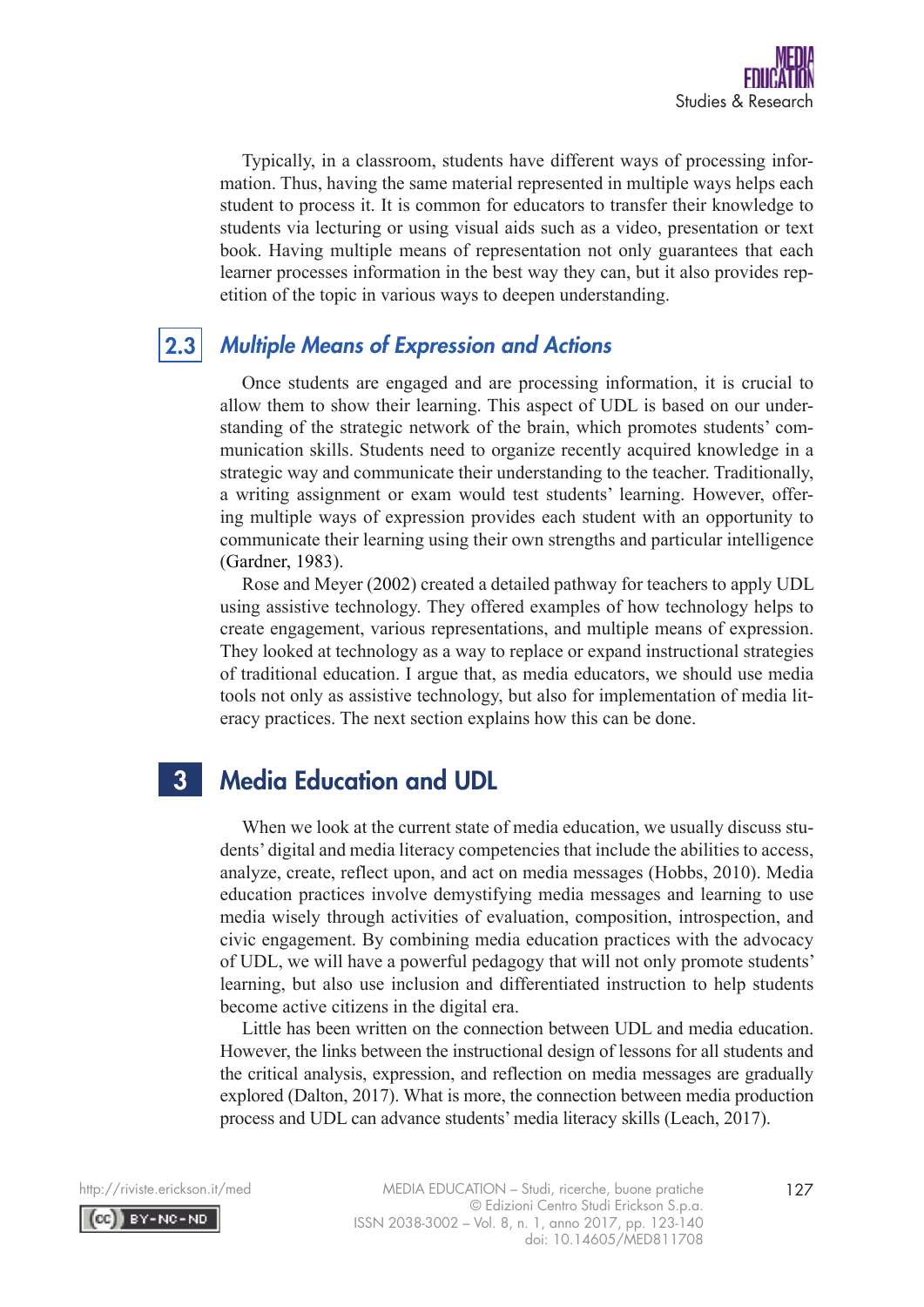

Media production is the process of composing a message via a single or various media platforms. Media production includes creating videos, podcasts, presentations, posters, drawings, and books. With the increasing use of digital devices and applications, students are engaged in various ways to convey their messages using multiple ways of expression and multiple types of representations. Whereas each student can produce one's own message, this article looks at media production as a team-based educational process. The educational process of producing media collaboratively differs from the traditional industry model (pre-production, production, post-production). The media production process in the classroom is designed as an educational method with a goal to enhance students' media literacy skills. I proposed using a model called the Media Production Hive (Table 1).

### TABLE 1

| Engagement          | Representation    | <b>Expression</b> |
|---------------------|-------------------|-------------------|
| Access              | Analyze           | Explore           |
| Ideate              | <b>Brainstorm</b> | Empathize         |
| Take Responsibility | Negotiate         | Plan              |
| Create              | Collaborate       | Produce           |
| Edit                | Monitor           | Organize          |
| Reflect             | Feedback          | Share             |
| Social Commitment   | Citizenship       | Civic Action      |

### **The Media Production Hive**

Note: Retrieved from digitalempathy.net/hive

 $\mathbf{\Lambda}$ 

## Media Production Hive and UDL

Building upon the digital and media literacy competencies (Hobbs, 2010) and the research on executive functioning (Roth, Isquith, & Gioia, 2014) the Media Production Hive consists of seven educational stages that, similarly to a beehive, are built upon each other. Students first learn to explore media tools and techniques to have access to the technology and critical view of the production process. On the next stage participants brainstorm ideas, and in the process, learn to empathize with their target audience as well as with their team members. Once the idea is in place, students negotiate roles and plan the production. When the production plan is set, participants create their messages in various ways from their initial plan into one coherent artistic form. Having the raw footage, students learn to organize it into a coherent message in the process of editing it. Then they share their finalized media product with the chosen target audience, which allows them to engage in a deep reflection on the whole process. The final stage of learning to produce media is civic engagement; with the final product in hand, students consider different ways to be socially responsible and civically engaged.



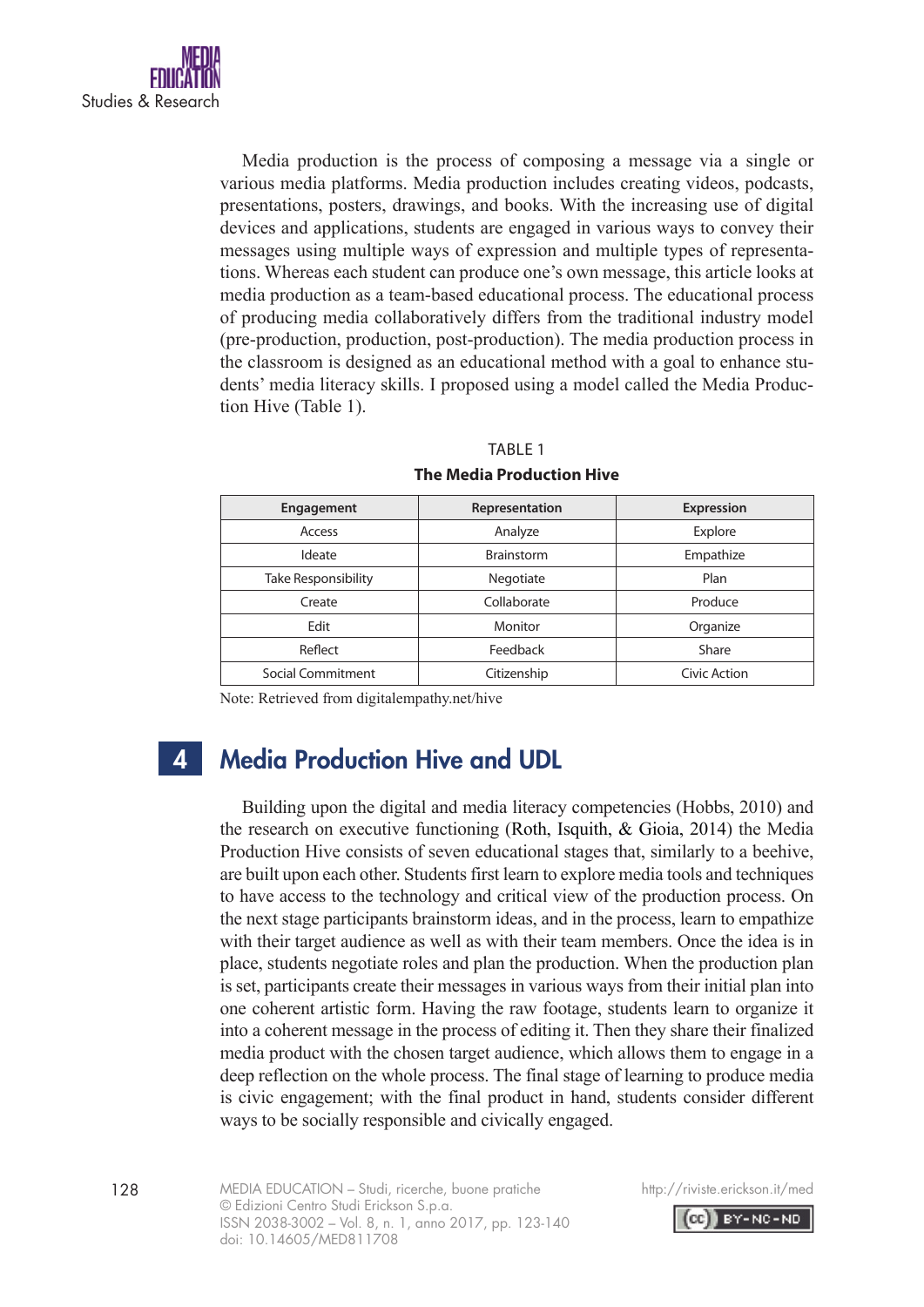

Each one of the seven stages can be applied using UDL. In the following sections I explain how in each one of the stages the media educator can use media production to offer multiple ways of engagement, types of representations, and forms of expression and actions. Obviously, there can be other ways to offer UDL as part of a media production process. And yet, this is a recommendation based on my own experience.

## 4.1

## *Stage 1: Explore*

The first stage is exploring the opportunities that media production has to offer. Unlike professional media makers, students have to learn the craft as they go. This means learning how to access media tools such as operating a camera or using a software. At the same time, students should learn how to analyze other media messages in order to be inspired from other examples made by professional or amateur. During this stage, students go through a process that helps them locate information they need and apply it to their own practice. Through the trial and error, students experiment with the tools and information they found in various ways until they feel equipped to start working on their own media production.

## Engagement: Accessing the Tools

There are multiple ways of engagement for participants who want to have access to media. The process of trial and error can be engaging as an experiment for students who like to be adventurous or as a methodological process of learning a new skill in stages. When introducing a new tool, whether it is an application on a mobile device, a digital camera, or editing software on a computer, students can choose their own way to engage in learning to operate the tools. In my classes, I usually offer three major ways to engage in exploring a new tool: written guide, video tutorial, and direct instruction. I found that students vary in their needs for engagement. Providing an option for each student makes it easier to differentiate my instruction. A written guide is a text with images illustrating each step. A video tutorial is an audio-visual text documenting each step of the process through screencasting. Using direct instruction, I go over each step and at the same time answer questions that come up from the class. Having multiple options to scaffold students' exploration of their ability to access the equipment and technology promote participants' engagement in the initial stage of media production.

## Representation: Analyzing Diverse Sources

Students come from diverse backgrounds, and so having multiple means of representations allows each one to better analyze existing media messages. Having an example of a short video analyzed by the students can enhance their understanding of how the cinematography tells a story, while for another student having a storyboard of the shoots would be easier. Students can explore in

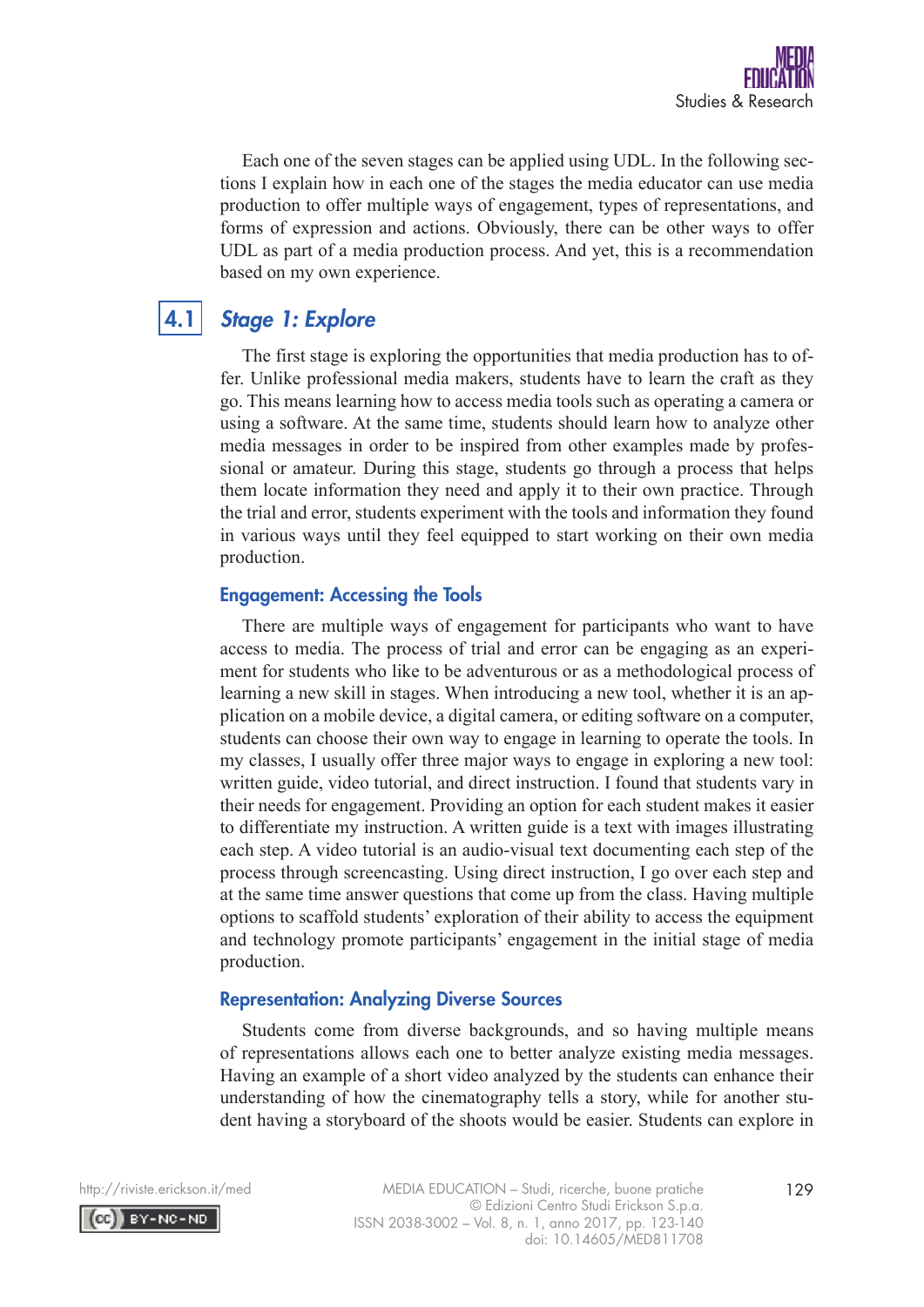

various ways how they can convey a message. The media educator should allow each student to discover their own way to access the tools and analyze media messages. Students have a variety of texts that address visual, audio, and kinesthetic reception. For the purpose of analyzing media texts to learn from experts, students can watch a multimedia text, read a book, listen to a podcast, or interview a cinematographer. By matching a suitable representation of texts, students can find inspiration in others in order to get ready for their own production.

### Expression: Exploring Your Option

It is equally important to give students opportunities to demonstrate their learning by offering multiple ways of expression. Before participants get to the production stage, they should be able to access tools they will need. For example, in my TV production class, I offer students various ways to showcase their ability to write a script, control a camera, use light, direct actors, interview a subject, edit on a computer, design the sound, etc. Students use technology to show how to apply tools they chose while providing written and oral examples of various uses. In addition, my students present via sound, visual or demonstration how their analysis of exemplary media messages has inspired them to create their own message.

Once students have explored the various ways to access the tools and the numerous techniques to analyze messages, they are ready to start thinking about their own project. The exploration stage has paved the way to compose their own messages. The combination of being inspired by others with knowing the craft helps participants to start thinking of how they can convey their message to their target audience.

#### *Stage 2: Empathize* 4.2

The second stage involves students empathizing with their target audience in order to generate their idea for the production. In the world of design this brainstorming process is called *ideation* (IDEO, 2014). To ideate means to come up with a sense of the story, its purpose and structure. In order to achieve this clarity, a basic media literacy practice is to identify your target audience and empathize with them to better understand their experience. By putting themselves into their target audience's shoes, students can start thinking about their purpose, their story, and most importantly, about how their message will be perceived. The complexity of the empathy process opens the door for multiple means of engagement, representations, and expression.

### Engagement: Generating Ideas

Typically, students first generate an idea before sharing it with the group. There are many ways to engage students in generating ideas. In my work with young adults, I use questions to engage them into thinking of ideas for their production. For instance, I offer an associations game based on a word or sentence. Some stu-



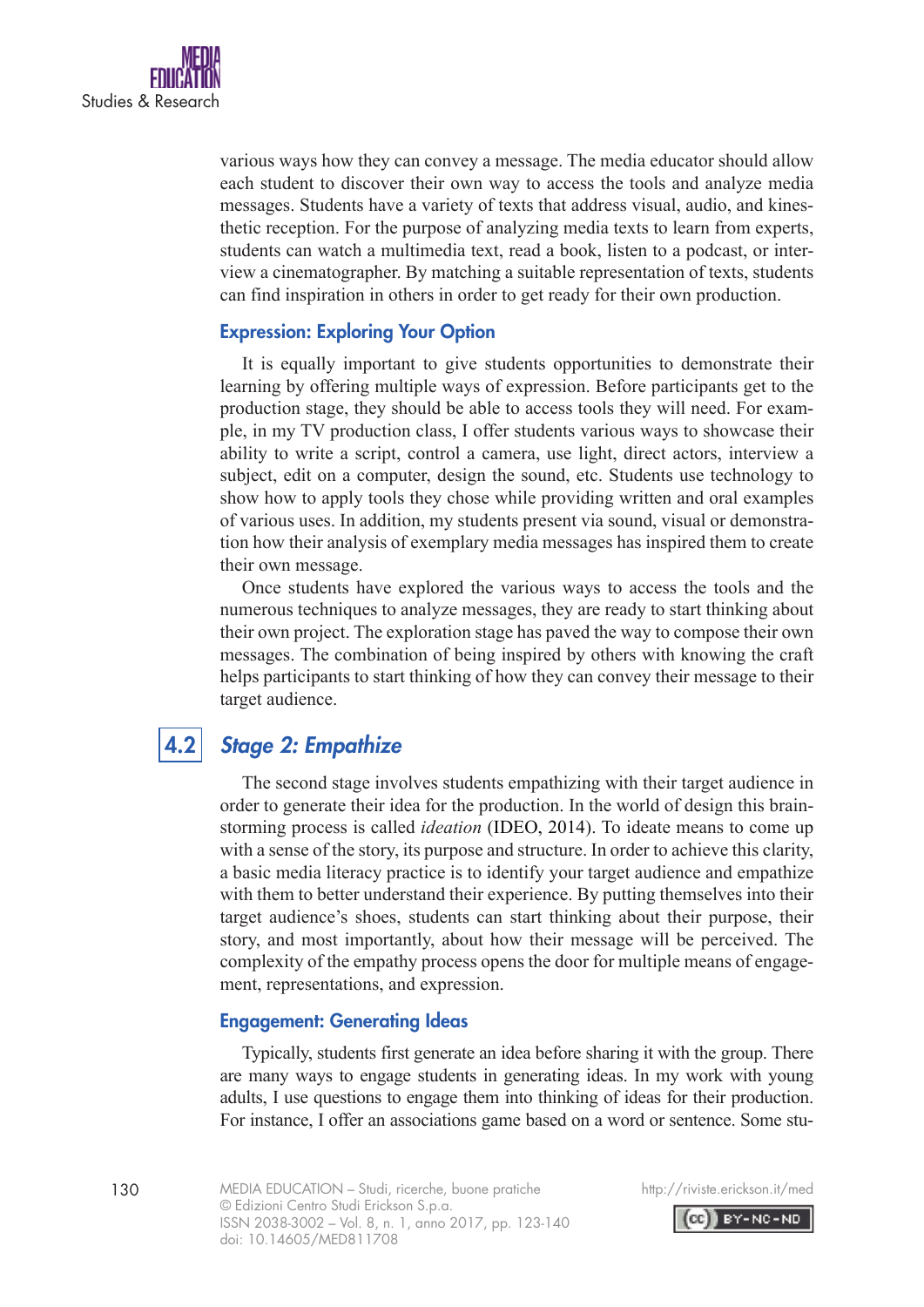

dents prefer to answer a practical question by conducting research (reading books, watching movies, or even creating a survey) on the topic. Some prefer to share their ideas by talking about inspiring examples, such as classic movies. Having a variety of options allows the teacher to show that she appreciates each student's individual ideas, as she offers everyone a suitable way to engage in generating their ideas.

### Representation: Brainstorming Ideas

When students are brainstorming ideas, they should consider how diverse viewers would react to their message. Brainstorming is a process of sharing thoughts that are built upon each other. In order to achieve a deep empathic process that values each team member's ideas, students need to have a respectful strategy for sharing their thoughts. My favorite way of using multiple types of representation during the brainstorming process is by having students answer two questions about their idea: What points of view, values, and lifestyle are represented in your message? How might various people interpret your message differently? (Hobbs, 2011). The main goal of these questions is to allow each student to experience the complexity of interpretations of their future media message, and to build upon each other's ideas. Students can offer their answer as a written text, speech, or role-play.

### Expression: Empathizing with Target Audience

By demonstrating their ability to empathize with their target audience, students can not only better articulate their message but also formulate their purpose by considering the intended impact as well as some of the unintended consequences. Offering the option to have multiple means of expression provides students with a deeper empathic experience seeing that everyone in the class has another way to express their learning. I offer to my students three main techniques for them to express their empathy: role-play, active listening, and selfreflection. Role-playing is a dramatic expression of how a specific person from the target audience would react to the message: one of the students can take the role of this imaginary person in front of the group or use a game to play a character (Feinstein, Mann, & Corsun, 2002). Active listening (also called reflective listening or empathic listening) involves a process of sensing, processing and responding (Drollinger, Comer, & Warrington, 2006). By having a dialogue based on active listening, students can hear how others might perceive their idea differently. Self-reflection demands from students to use introspection as they think of how the proposed idea for media message would affect them if they were the target audience (Neomy, 2005).

Having the opportunity to empathize in a variety of ways of engagement, representation, and expression provide participants with a deep understanding of their target audience. This allows them not only to effectively convey their message, but also to acknowledge its complexity and the possibility of unintended consequences. Connected to the seventh stage (civic engagement) that I explain below, the Empathize stage teaches students to be socially responsible

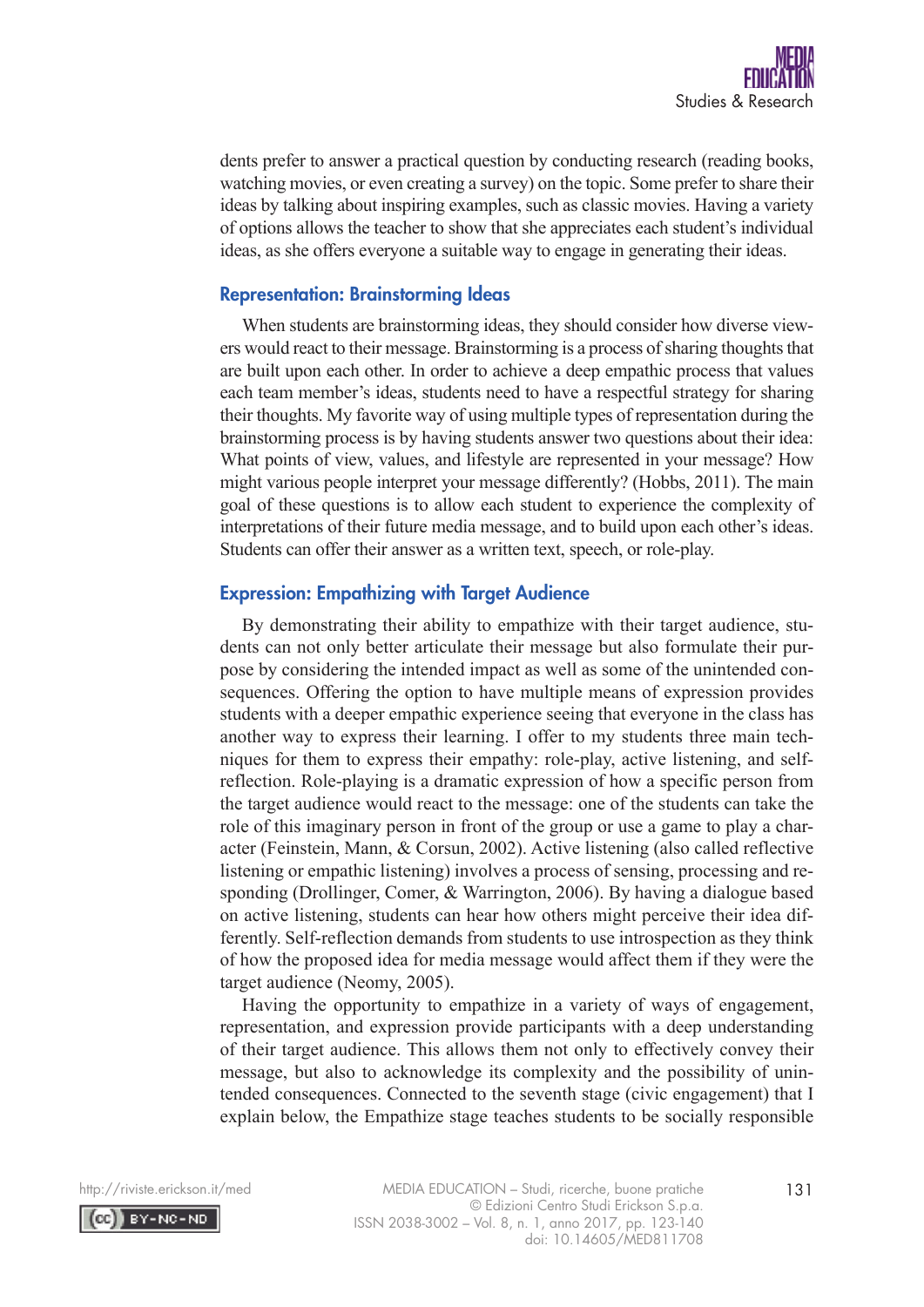

and thoughtful about the responsibility of a media producer. After agreeing on the idea and the intended purpose of the message, students can distribute roles and start to plan the production.

#### *Stage 3: Plan* 4.3

In the third stage, as students plan for their production, they need to negotiate their roles and responsibilities. The process of negotiation brings their group dynamic to a new level of intensity. In order to get along and be efficient, participants ideally should divide their labor and roles equally. Nevertheless, it is important to take into consideration different personalities and needs, and distribute responsibilities and labor based upon strengths of each group member. The negotiation is not a conflict that needs to be solved, but rather a collective dialogue with the purpose to find the best way to utilize various talents in the group.

## Engagement: Taking Responsibility

Before starting to negotiate and plan, students have to take responsibility for their roles. It can be easy for some students but highly challenging for others. The media educator should offer multiple ways of engagement to allow all the group members to take roles. It can be done through a group discussion, filling out an online or print survey, or starting the discussion in pairs and then continuing it in a larger group. Any path that provides a committed engagement to one role and its responsibilities would eventually bring the group to work together on planning their production. Without engagement, there is not going to be any commitment and team work. Insuring the collective engagement is part of the negotiation process that is necessary for planning the production.

### Representation: Negotiating Responsibilities

In order to keep the group dynamics positive and fruitful, each member should have an opportunity to choose his favorite way to share with others how he contributes to the collective and what he needs from the others for the project to succeed. Each team member chooses their own way to represent their responsibility connected to their role and the final product. In order to plan a production (scriptwriting, storyboarding, acting, set designing, editing, sound designing, and distribution), there must be an option for each team member to represent their part in the future production. A PowerPoint presentation or a book also needs a narrative, design, editing, and distribution. Each team member follows one role and its responsibilities; meaning that they provide the particular representation of their part of the plan. One student can choose to draw the storyboard while another one will use a digital application, yet another participant might choose to write it as a text. Having multiple means of representation showcases the importance of each component and the way it fits into the whole process. This is the stage where changes to the production can still be made.

132 http://riviste.erickson.it/med MEDIA EDUCATION – Studi, ricerche, buone pratiche © Edizioni Centro Studi Erickson S.p.a. ISSN 2038-3002 – Vol. 8, n. 1, anno 2017, pp. 123-140 doi: 10.14605/MED811708

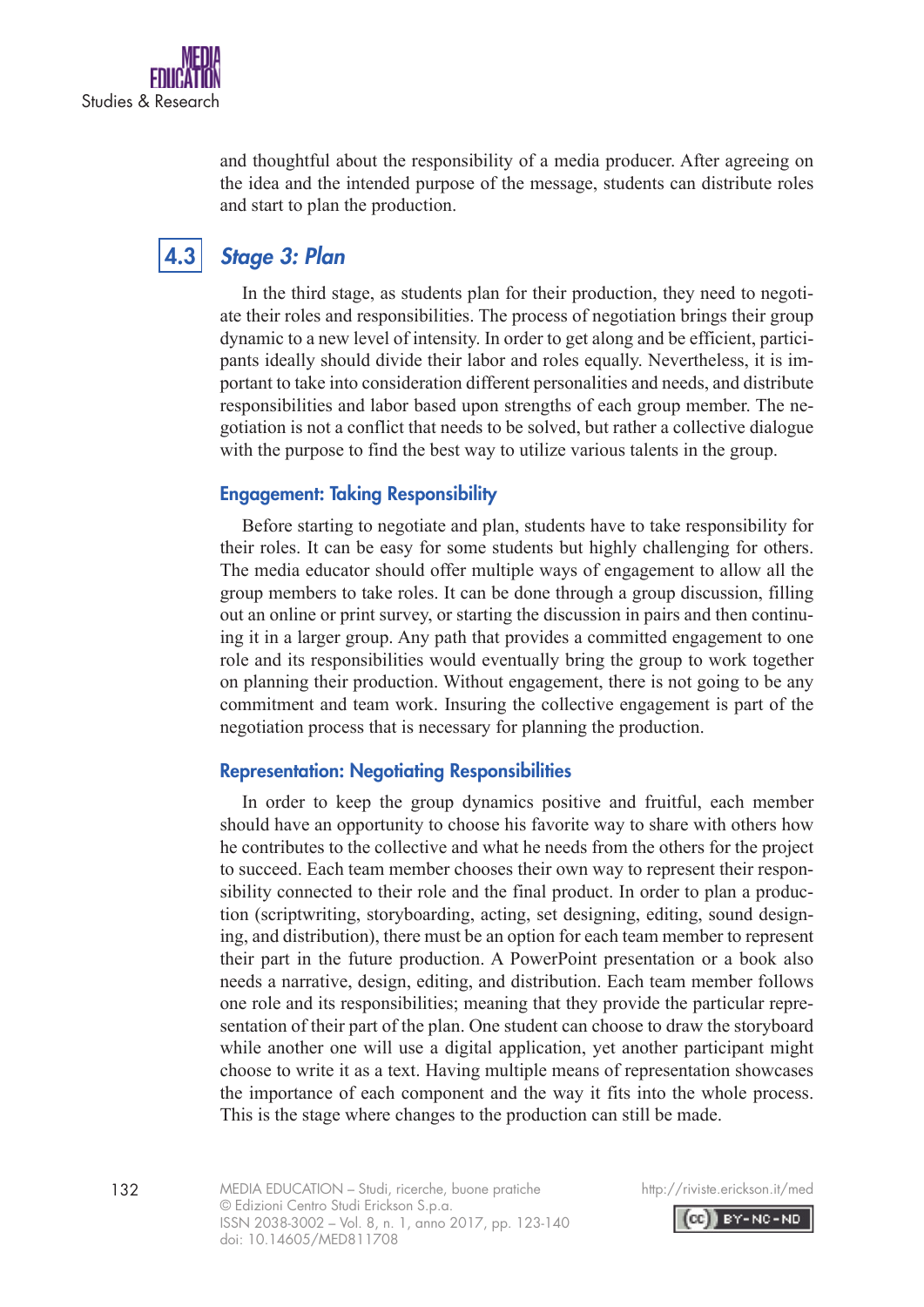

## Expression: Planning the Production

Once the roles and responsibilities are clear, the team can start planning their production. Each team member should express her needs and responsibilities in a way that is most convenient for her to help build the plan. Students can use either a flow chart, or a list with infographics, or an annotated video to showcase what they are going to do, as well as when and what they need from other team members. Planning can be structured in various ways. As a team, all the members should be aware of each other's and their own responsibilities. I want to emphasize that there must be a structured plan, and yet this plan will become a basis for changes as the production is a flexible process.

Negotiation on creative ideas can trigger a conflict (Friesem, 2014). The main goal of the third stage is to allow each member to showcase her contribution to the project as well as to ask for what she needs to accomplish her task. By allowing multiple ways of engagement, each team member is personally committed; applying multiple types of representation creates a more accurate plan for a multifaceted production; using multiple ways of expression clarifies to the group and each member what each role encompass as responsibilities and needs. Once the plan is ready, students can create their message as each team member assumes her role.

#### *Stage 4: Produce* 4.4

The fourth stage is the creation of the planned message; it involves documenting the idea via recording, writing, drawing, assembling, or coding. Each student assumes his role and together they all creating their planned message. Naturally, not everything works as expected; however, having gone through the first three stages, students can navigate towards the message they wanted to convey. Composing a message is a delicate stage when each member has to be valued for their role and responsibility. Since each member is in charge of a part of the bigger production, they need multiple ways of engagement, representation, and expression.

## Engagement: Creating Your Message

Each team member engages with the creative production differently. The media educator should promote their personal engagement helping students to complement each other. In a video production, the producer, director, cinematographer, actors, art director, editor, and sound designer have each a different way to engage and fulfill their responsibility. Similarly, in a podcast, the scriptwriter, director, narrator, sound engineer, editor, and producer each have a distinct way to engage with the project.

### Representation: Collaborating to Assemble Messages

Each member represents one aspect of the production as a whole. The power of the teamwork manifests itself as each person provides multiple ways of representation of the same message. When creating a book, the writer, illustrator/

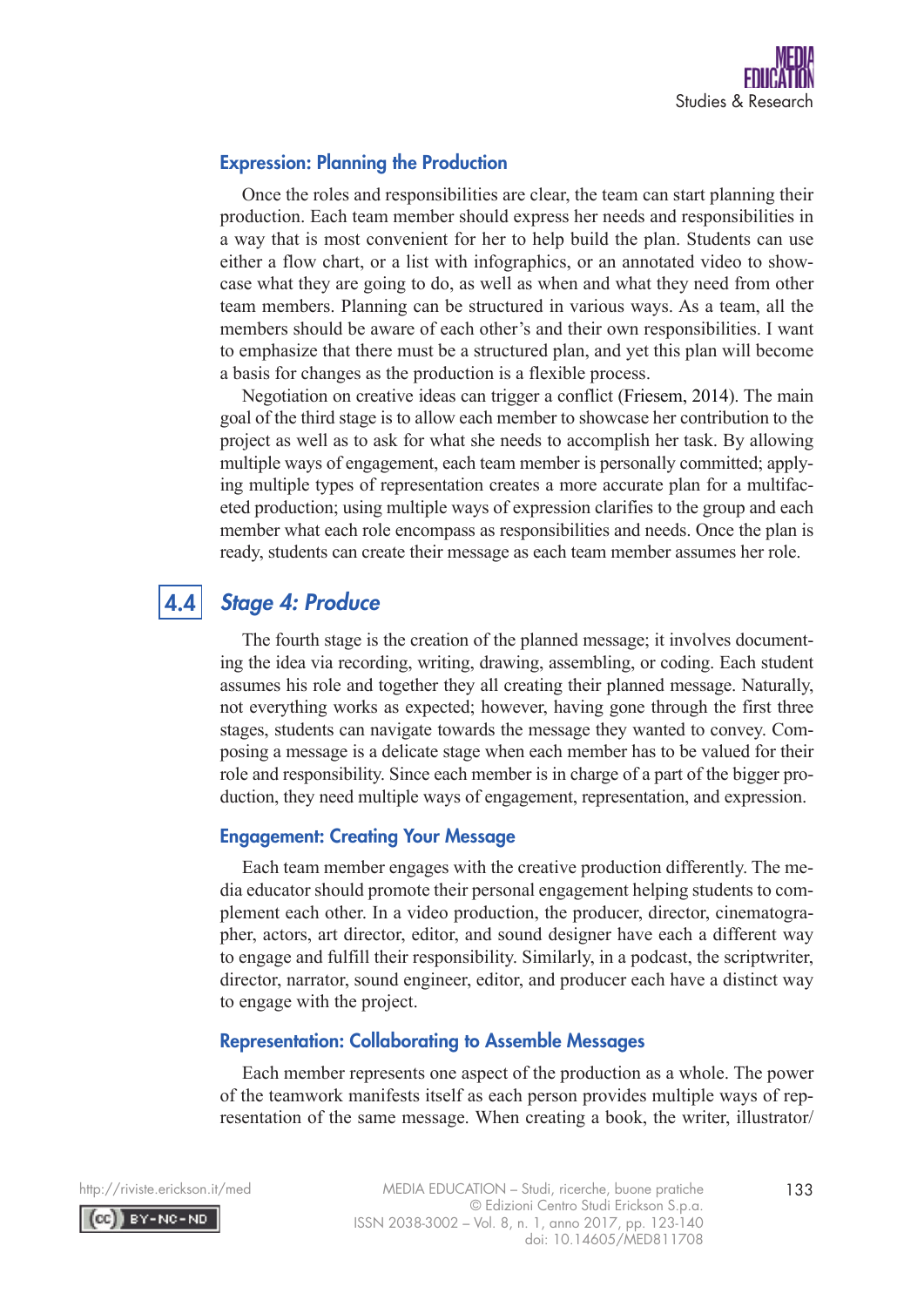

photographer, editor, and publisher share the message, but at the same time approach it from their unique points of view and roles. Each one contributes to the endeavor by representing a complimentary angle. As all the representations come together in the creation stage, the raw materials – be it a video footage, audio files, drawings, presentations slides, photographs, or written text – comes to life as a result of a collaborative effort.

### Expression: Producing One Message

Each team member expresses her part in the production by acting out her responsibility. As the production progresses, it generates various materials coming from each member's creative expression. When composing a picture, the producer take care of logistics, the photographer uses the light and composition, the actors use their facial expression and body posture, and the set designer uses the location and props. Being able to express their creativity within their own strengths enables students to collaborate better.

During the delicate stage of creation, each member is not only in charge of their own responsibilities for being engaged, represent, and express their role. Similar to the film industry, each team member also accepts the inclusion strategy that celebrates the various points of view and strengths of each member (Bechky, 2002). From the assemblage of the raw materials comes the next stage: organizing it into the intended message.

## 4.5

## *Stage 5: Organize*

Based on the previous stages, the fifth stage focuses on organizing the raw materials through an editing process that will eventually convey the message that the team decided to share. In the process of editing, students revisit the purpose of the message and how different target audiences might comprehend it differently. The group members come together and suggest ways to achieve the intended purpose using raw materials they created on the previous stage. Having different roles allows each team member to provide input from their particular position and perspective.

### Engagement: Editing the Raw Materials

Typically, editing is a one-person task accomplished in front of a computer. Nonetheless, each team member can work on a protocol in various ways such as written plan, flow chart, or rough cut (McDonald, Mohr, Dichter, & McDonald, 2013). Each member should offer his perspective that will contribute to the final product.

## Representation: Monitoring the Work

Each perspective shared with the group contributes to a multilayered message that will be effective for reaching the target audience. Each member represents a different point of view that should be valued and taken into account in



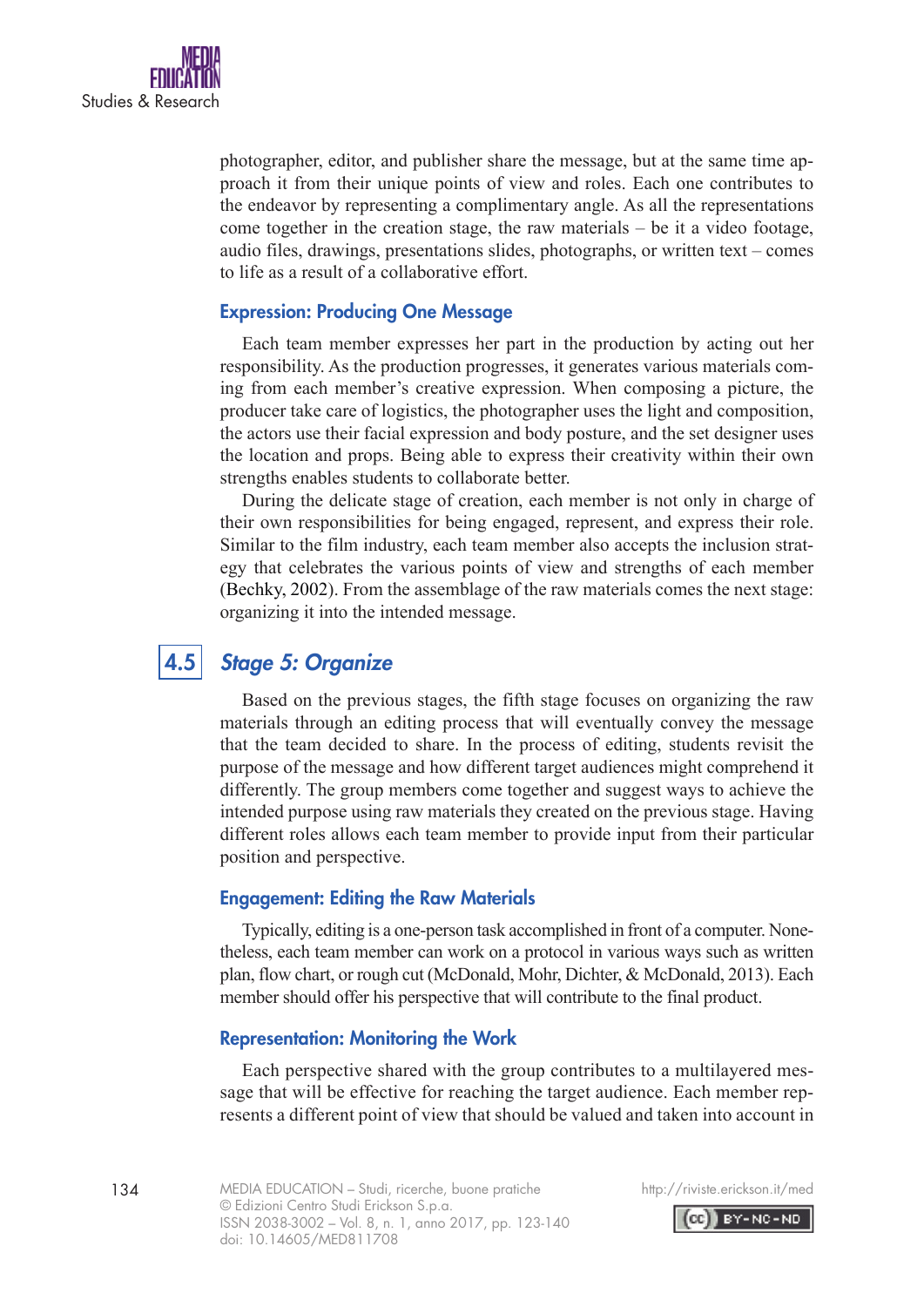

the editing process. Each student monitors how she is editing, and at the same time keeps track of her team members' contributions. Like in a hive, the director might focus on the acting, the cinematographer on light and composition, the sound designer on the audio, and the editor looks for ways to combine all aspects together.

### Expression: Organizing the Message

Because the diversity of perspectives can create conflicts between team members, it is important to allow each person to express their ideas and accept compromises for the sake of the collaboratively created message (Friesem, 2014). The technical editing process of organizing all the elements into a coherent message can be done in multiple ways. Each team member can organize various parts such as the title, visuals, audio, and the narrative structure. Eventually, the editor will combine it together taking into consideration perspectives and diverse ways of expression of each team member.

Editing by definition means that some parts will be included when other will be omitted. This is why there should be an open dialogue among the team members about the editing decisions. It is important to keep the inclusive practice of valuing each member's particular way of engagement, representation, and expression. At the same time, each team member has to understand that they are working collaboratively to convey a message, and collaboration means compromises. In order to be effective communicators, each participant will have to reflect on their part and on how he or she will contribute to sharing the message.

#### *Stage 6: Share* 4.6

On the sixth stage, students share their finished product while reflecting on their successes and their challenges in conveying their message. Sharing can be done in multiple ways; same is true about the team members' reflection. Looking at the audience reaction can help students better understand how their final product might influence other people. This can be done with a specific component or the whole product. Since the audience is composed of various individuals, their interpretations and feedback can come in multiple ways of engagement, representation, and expression.

## Engagement: Reflecting on Your Part

The engagement of each team member after the editing is focused on their self-reflection. The more variety of options for reflection, the greater the engagement will be. Students can write, record, speak, draw, or demonstrate what they experienced during the production. Allowing multiple ways to reflect promote the students' understanding of the stages and collaboration of the production process.

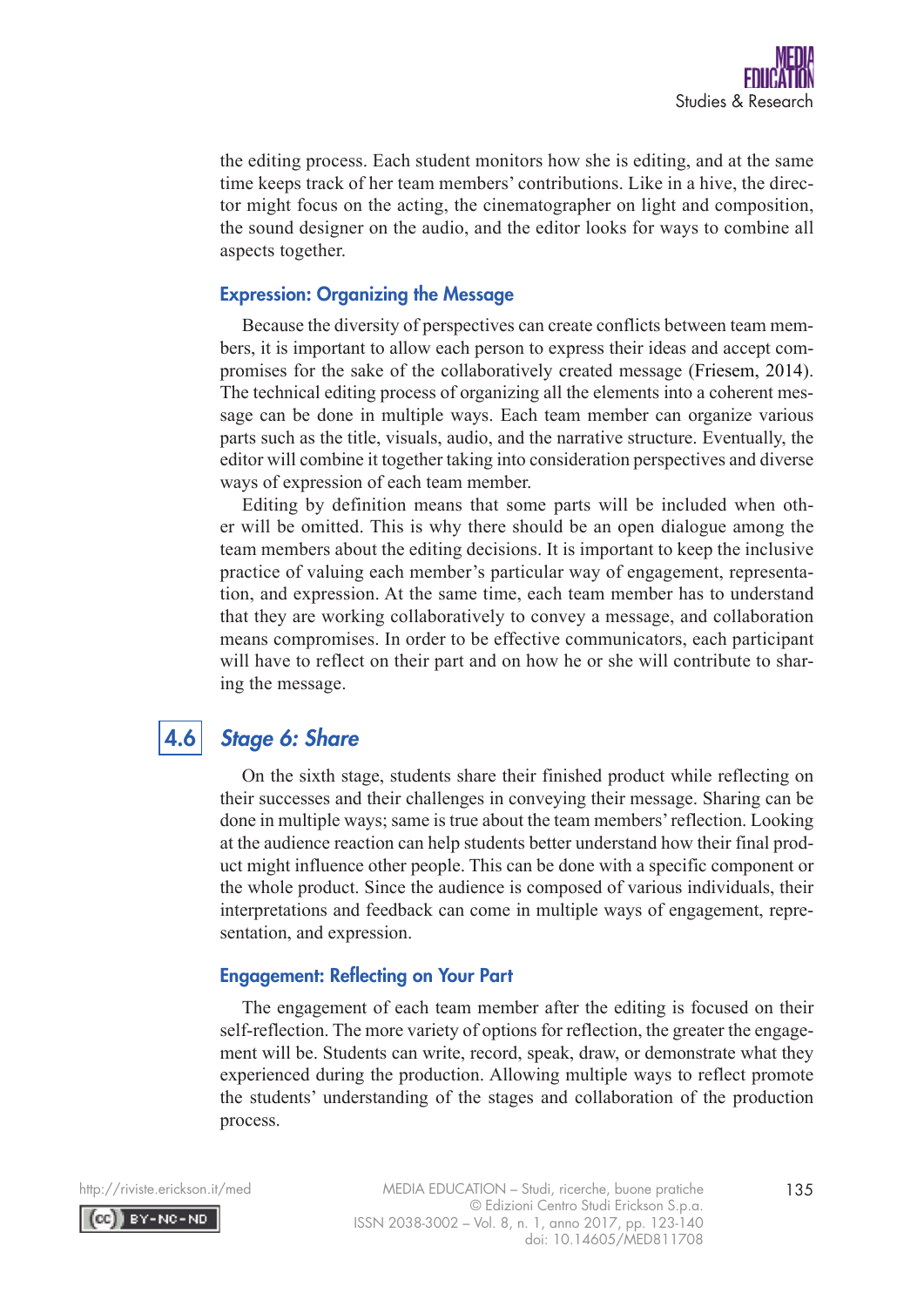

## Representation: Giving and Receiving Feedback

Each platform that is used to distribute the product helps getting multiple forms of feedback. Based on the audience and team member's diversity, each one provides a different feedback in regards to the quality of the process and the finished product. The feedback should be empathic and respectful, using praises and suggestions to enhance the learning (Friesem  $\&$  Green, 2013) Taking into consideration that each individual from the target audience might have a different way to perceive the message, it is important for the group to practice receiving multiple forms of feedback.

### Expression: Sharing Your Work

Sharing a media product can be done through a variety of platforms. With the increasing number of digital forms of distribution, the group can use video, websites, social media, podcasts, or print. Each single audience member can express their opinion about the final media product in various ways. In the era of social media, anyone can reflect on this product using text, sound, or visuals. The team members should embrace the diversity of opinions, as they remain thoughtful and respectful. In their own way, the team members should practice an open dialogue using multiple ways of expression to reflect on their success and challenges.

The reflection on the effectiveness of the produced message enhances students' media literacy skills (Shiebe & Rogow, 2011). Participants review how they have learned the tools, analyzed other messages, ideated, negotiated responsibilities, planned, created, and edited the message that was distributed to their target audience. This review showcases the variety of points of views and reveals how a collaborative effort generated their messages. Nevertheless, the last stage of the process includes students' engagement in social action.

## 4.7

## *Stage 7: Act*

The seventh stage includes translating the distribution and its impact into a civic action by engaging broader audience for a social change. Being media literate is not only the individual's ability to access, analyze create, and reflect. It is also about being able to be socially responsible as contributing citizens (Hobbs, 2010).

### Engagement: Social Commitment

Students might not understand why they need to be committed to their peers or community. This is why it is important to reflect on the whole process of collaborating on a media production using UDL to emphasize the practice of inclusion. As each student shares their experience and sees how each team member has been a valuable part of the group, they can acknowledge and understand the value of inclusion.

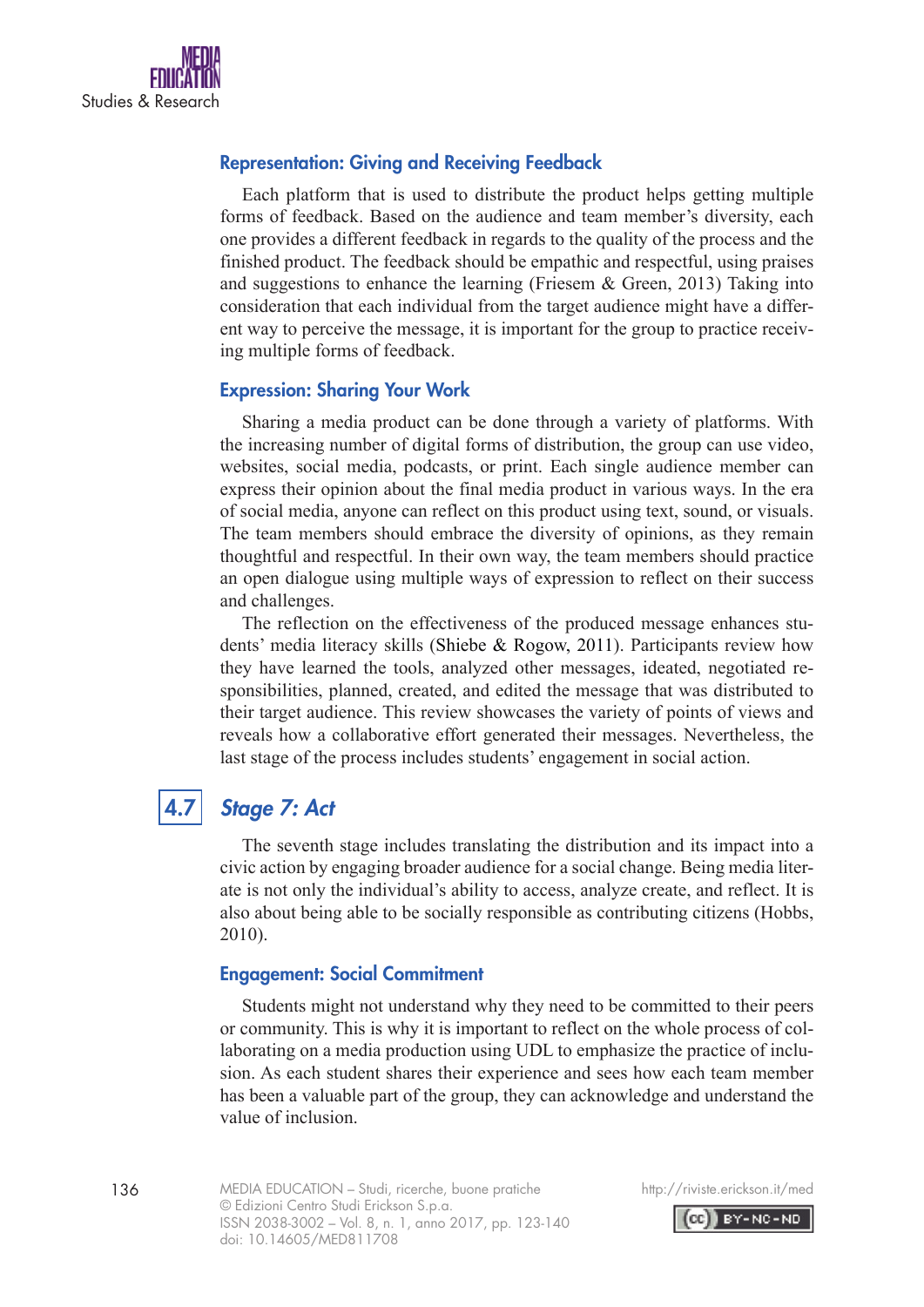

### Representation: Becoming a Democratic Citizen

In a democratic society, each citizen has privileges and duties. The media production provides a micro cosmos for each student to practice compromises and empowerment as a team member. Each student represents a different practice and approach as a contributing member of the team. The experience of having multiple means of representation of citizenship not only celebrates inclusion, but also prepares the students for the life in a democratic society.

### Expression: Civic Action

By applying everything they have learned about inclusion and multiple means of engagement, representation, and expression, students can use their product to reach diverse populations beyond their target audience. By using multiple means of expression such as social media, digital technologies, as well as printed platforms, students civically engage in spreading a message of inclusion. Media production has been shown to increase students' civic engagement (Hobbs, Donnelly, Friesem, & Moen, 2013). Nevertheless, making the production an exercise in community engagement is not always possible. Therefore, having a successful media production based on the principles of inclusiveness should be emphasized and celebrated.

### Implications for future research and practice

Implementing UDL for media production in the classroom is not without challenges. Group dynamics often reveal power struggles among team members (Friesem, 2014). The responsibility of the media educator, who is not a mediator by training, is to find the way to mitigate the tension caused by differences among group members (Friesem, 2010). In addition, students have the tendency to use media production as a transgressive practice (Moore, 2011; Grace & Tubin, 1998). This means that the media educator needs to act as a facilitator – allowing and promoting students' exploration of content and format they are working with. While students should have control over the content and format of their media messages, the media educator at the same time should model and lead the way of the production process.

Facilitating the process of production involves constant reflection on the classroom power relationship using critical and pragmatic lenses. The critical approach promotes the ability to analyze a situation and evaluate what works and what prevents the group from accomplishing their task. The pragmatic approach, also known as the growth mindset (Dweck, 2016), uses the critical analysis of the production process to set a path for improvement by modifying the process. Together, the critical and pragmatic aspects allow the media educator and her students to reflect on their practice and its inclusiveness.

Using UDL as an instructional strategy of media production emphasizes the inclusion of various point of view. It is the celebration of inclusion that helps students understand that transgressive messages can have an unintended consequence

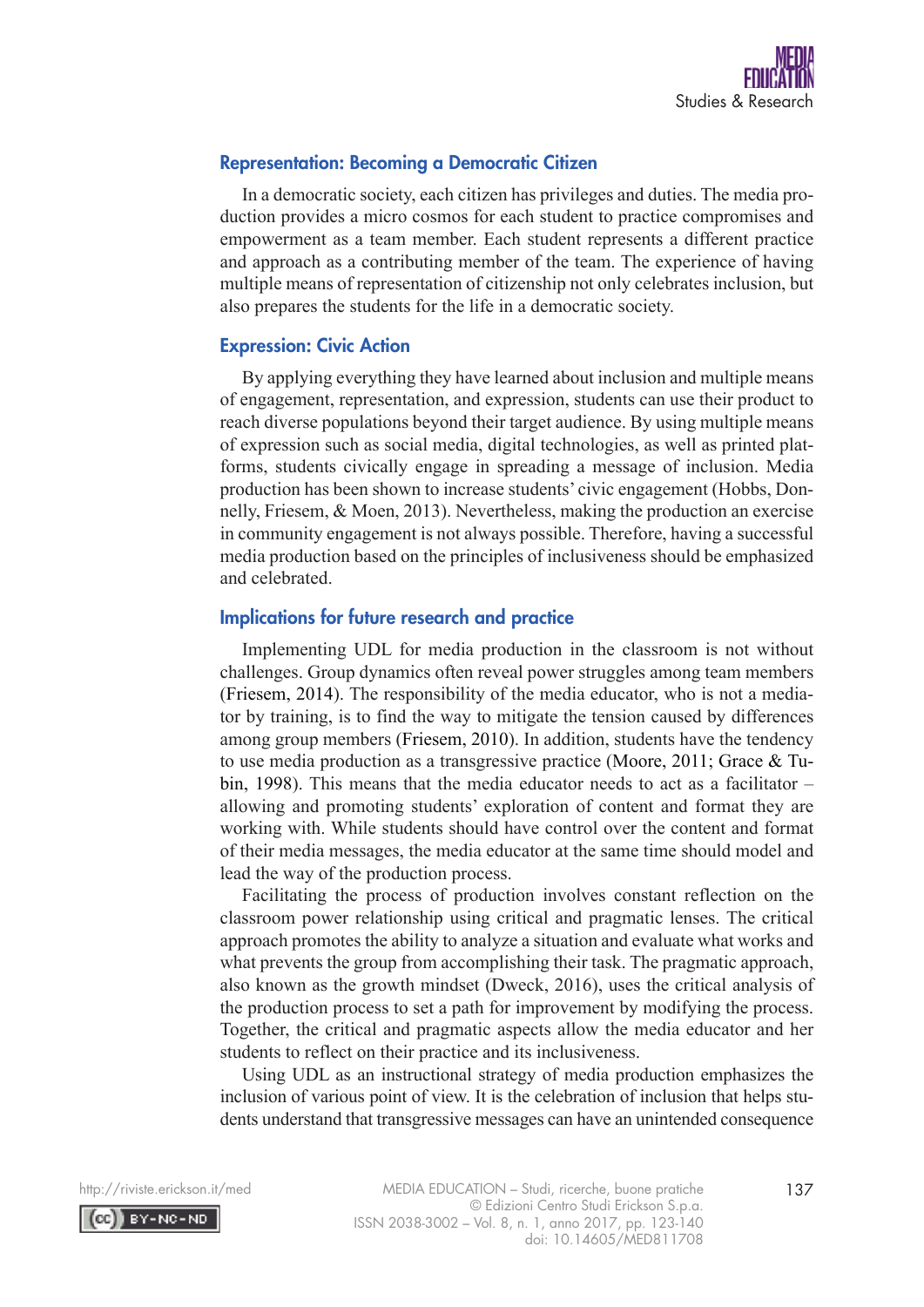

of hurting others. Moreover, the critical and pragmatic analysis of each stage showcases how each member has contributed to the process, as well as strengths of each team member. This promotes the collaboration by applying virtues of each team member as they contribute to the success of the group's production.

Although I had success with this process in Israel and the US, I argue that this success can be transferable to other contexts. Many international studies showcase advantages and challenges of composing media messages in groups (Fisherkeller, 2011). And yet, it is hard to find a description of the process as a practice based on differentiated instruction. The idea behind UDL is that it allows each learner to utilize her strengths in order to learn and successfully complete her task. Having multiple means of engagement, representation and expression not only promotes inclusion, but also makes it transferable to other cultures and contexts.

The discourse about the implementations of UDL with digital technology has been broad and used for several research studies (Rose & Meyer, 2002). Nevertheless, in the media education community, there is not enough discussion regarding how enhancing students' media literacy skills can be part of inclusive pedagogy. In today's polarized world, where taking a selfie is more valued than having a deep conversation (Turkle, 2016), we should focus on the affordances of media production for bringing people together. The article framed the Media Production Hive as a way to implement UDL in the classroom based on my own experience as a media teacher in the last eighteen years. Reflecting on my practice via this theoretical framework brings new questions of how to implement UDL for media production in various contexts. We need to conduct more studies using ethnographic methods to explore how UDL and media production work together, as well as quantitative studies to assess media literacy skills of each team member. It is essential to investigate how each element of the Media Production Hive provides a place to celebrate diversity, and how building upon each team member's strength can offer students with disabilities an equal place to be creative, included, and above all to practice media literacy like their peers.

## **References**

- Bechky, B. (August, 2002). Coordination and role enactment in film production. *61st Academy of Management Proceedings,* Denver, CO.*, 1* B1-B6.
- Dalton, E. M. (2017). Universal design for learning: Guiding principles to reduce barriers to digital & media literacy competence. *Journal of Media Literacy Education, 9*(2).
- Drollinger, T., Comer, L. B., & Warrington, P. T. (2006). Development and validation of the active empathetic listening scale. *Psychology & Marketing, 23*(2), 161-180.
- Dweck, C. S. (2016). *Mindset: The new psychology of success* (2nd ed.). New York, NY: Penguin Random House LLC.

138 http://riviste.erickson.it/med MEDIA EDUCATION – Studi, ricerche, buone pratiche © Edizioni Centro Studi Erickson S.p.a. ISSN 2038-3002 – Vol. 8, n. 1, anno 2017, pp. 123-140 doi: 10.14605/MED811708



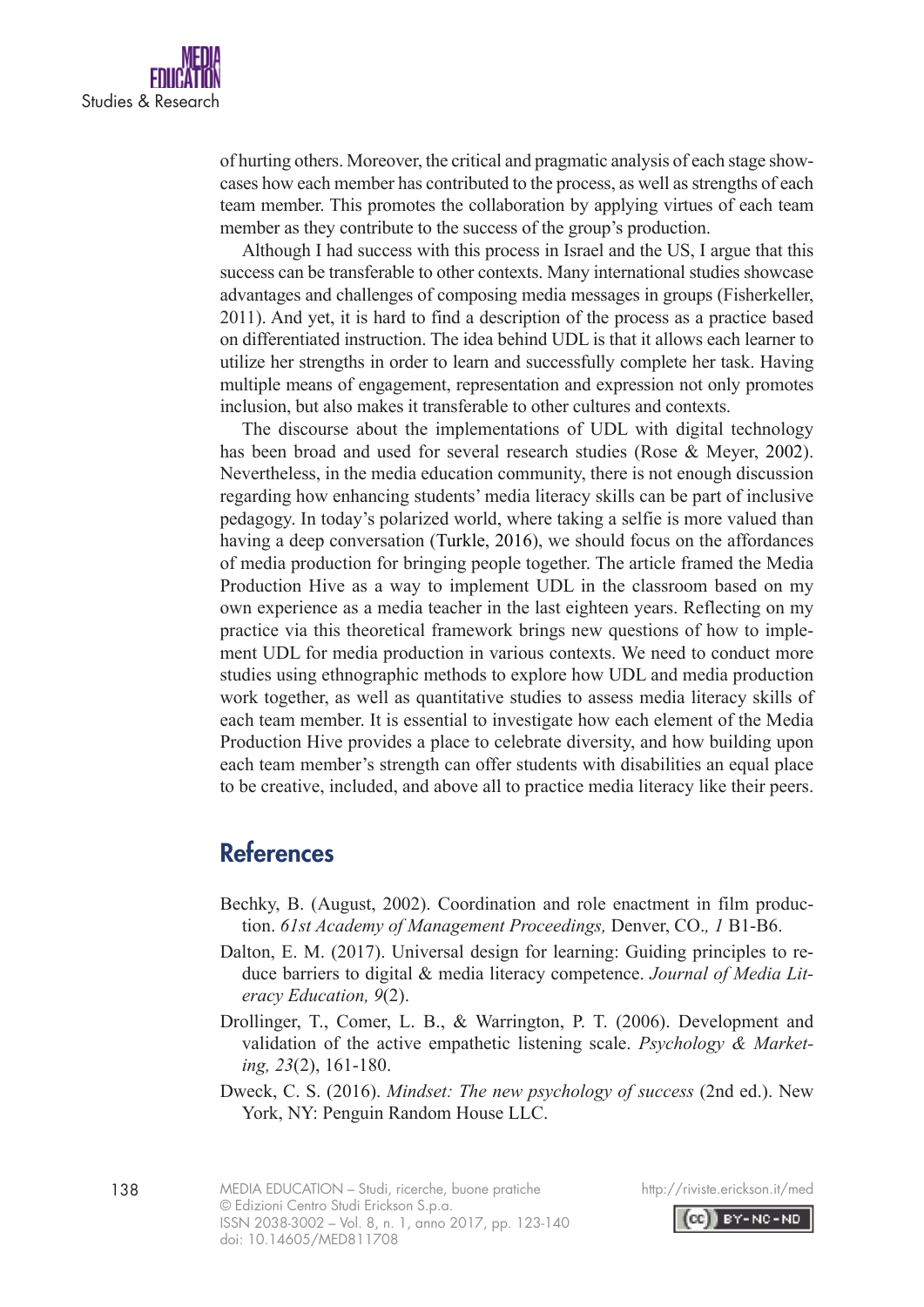- Feinstein, A. H., Mann, S., & Corsun, D. L. (2002). Charting the experiential territory: Clarifying definitions and uses of computer simulation, games, and role play. *Journal of Management Development, 21*(10), 732-744.
- Fisherkeller, J. (Ed.). (2011). *International perspectives on youth media: Cultures of production and education*. New York, NY: Peter Lang.
- Friesem, E. (2014). A story of conflict and collaboration: Media literacy, video production and disadvantaged youth. *Journal of Media Literacy Education, 6*(1), 44-55. Retrieved on April 9, 2017 from http://digitalcommons.uri. edu/jmle/vol6/iss1/4/
- Friesem, J. (2010). Therapeutic and empowering aspects of visual literacy programs in Israeli high schools. In M. Raesch (Ed.), *Mapping minds* (1st ed., pp. 23-30). Oxford, UK: Inter-Disciplinary Press.
- Friesem, J., & Greene, K. (2013). Tuned in: The importance of reflection in a media literacy class with underprivileged students. *Northeastern Educational Research Association (NERA),* Hartford, CT.
- Gardner, H. (1983). *Frames of mind: The theory of multiple intelligences*. New York, NY: Basic Books.
- Grace, D., & Tobin, J. (1998). Butt jokes and mean-teacher parodies: Video production in the elementary classroom. In D. Buckingham (Ed.), *Teaching popular culture: Beyond radical pedagogy* (pp. 42-62). London, UK: University College London Press.
- Hobbs, R. (2010). *Digital and media literacy: A plan of action.* (White Paper). Washington, D.C.: The Aspen Institute.
- Hobbs, R. (2011). *Digital and media literacy: Connecting culture and classroom*. Thousand Oaks, CA: Corwin.
- Hobbs, R., Donnelly, K., Friesem, J., & Moen, M. (2013). Learning to engage: How positive attitudes about the news, media literacy, and video production contribute to adolescent civic engagement. *Educational Media International, 50*(4), 231-246. doi:10.1080/09523987.2013.862364
- IDEO. (2014). Education: Digital learning. Retrieved from http://www.ideo. com/expertise/education/
- Kandel, E. R., Schwartz, J. H., & Jessell, T. M. (Eds.). (2000). *Principles of neural science*. New York, NY: McGraw-Hill, Health Professions Division.
- Leach, A. M. (2017). Digital media production to support literacy for secondary students with diverse learning abilities. *Journal of Media Literacy Education, 9*(2).
- McDonald, J. P., Mohr, N., Dichter, A., & McDonald, E. C. (2013). *The power of protocols: An educator's guide to better practice* (3rd ed.). New York, NY: Teachers College Press.
- Moore, D. C. (2011). Asking questions first: Navigating popular culture and transgression in an inquiry-based media literacy classroom. *Action in Teacher Education, 33*(2), 219-230. doi:10.1080/01626620.2011.569470